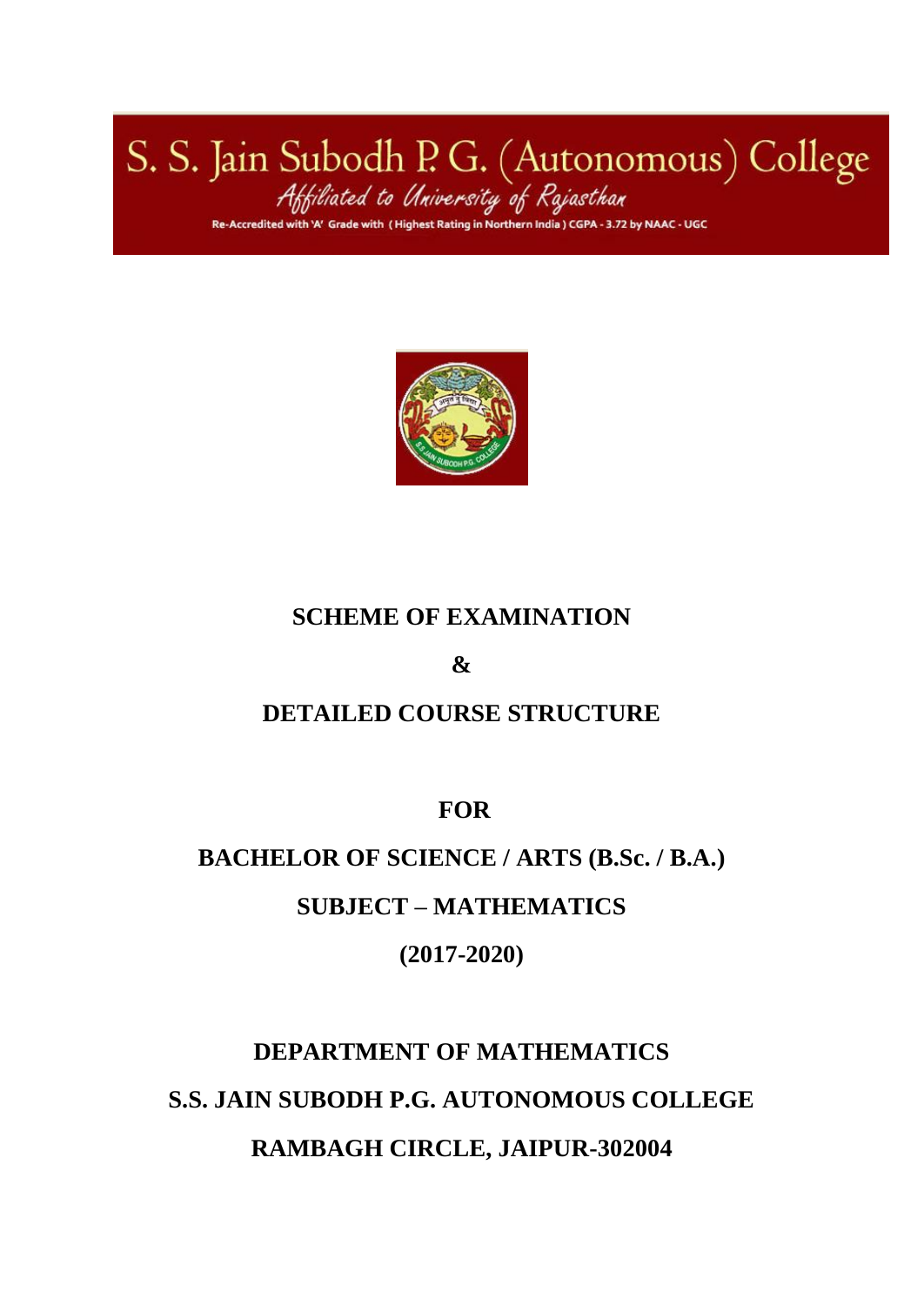#### **S. S. Jain Subodh PG (Autonomous) College, Jaipur Department of Mathematics Bachelor of Science (B.Sc. / B.A. Pass Course)**

#### **Examination Scheme:**

**r** 

| Semester - I<br>Paper | Nomenclature of paper           | Max. Marks $(B.Sc. / B.A.)$ |
|-----------------------|---------------------------------|-----------------------------|
| PAPER-I               | <b>MAT 101: DISCRETE</b>        | 75/66 Marks                 |
|                       | <b>MATHEMATICS</b>              |                             |
| $PAPER - II$          | <b>MAT 102: CALCULUS-I</b>      | 75/67 Marks                 |
| PAPER-III             | MAT 103: THREE                  | 75/67 Marks                 |
|                       | <b>DIMENSIONAL</b>              |                             |
|                       | <b>GEOMETRY AND</b>             |                             |
|                       | <b>VECTOR</b>                   |                             |
|                       | <b>CALCULUS</b>                 |                             |
| <b>Semester - II</b>  |                                 |                             |
| <b>Paper</b>          | Nomenclature of paper           | Max. Marks (B.Sc. / B.A.)   |
| <b>PAPER-I</b>        | MAT 201: GRAPH                  | 75/66 Marks                 |
|                       | <b>THEORY</b>                   |                             |
| $PAPER - II$          | <b>MAT 202: CALCULUS-II</b>     | 75/67 Marks                 |
|                       | <b>MAT 203: PRACTICAL</b>       | 75/67 Marks                 |
|                       | (using scientific calculator to |                             |
|                       | solve linear programming        |                             |
|                       | problems)                       |                             |
| <b>Semester - III</b> |                                 |                             |
| <b>Paper</b>          | <b>Nomenclature of paper</b>    | Max. Marks (B.Sc. / B.A.)   |
| <b>PAPER-I</b>        | MAT 301 - REAL                  | 75/66 Marks                 |
|                       | <b>ANALYSIS-I</b>               |                             |
| $PAPER - II$          | MAT 302 - DIFFERENTIAL          | 75/67 Marks                 |
|                       | <b>EQUATION-I</b>               |                             |
| PAPER - III           | <b>MAT 303- NUMERICAL</b>       | 75/67 Marks                 |
|                       | <b>ANALYSIS</b>                 |                             |
| <b>Semester - IV</b>  |                                 |                             |
| Paper                 | Nomenclature of paper           | Max. Marks (B.Sc. / B.A.)   |
| <b>PAPER-I</b>        | MAT 401 - ADVANCED              | 75/66 Marks                 |
|                       | <b>ANALYSIS AND METRIC</b>      |                             |
|                       | <b>SPACE</b>                    |                             |
| $PAPER - II$          | <b>MAT 402 - DIFFERENTIAL</b>   | 75/67 Marks                 |
|                       | <b>EQUATION-II</b>              |                             |
|                       | MAT 403- PRACTICAL              | 75/67 Marks                 |
|                       | (Programming in C)              |                             |
| Semester - V          |                                 |                             |
| Paper                 | Nomenclature of paper           | Max. Marks (B.Sc. / B.A.)   |
| <b>PAPER-I</b>        | MAT 501: ABSTRACT               | 75/66 Marks                 |
|                       |                                 |                             |
|                       | <b>ALGEBRA-I</b>                |                             |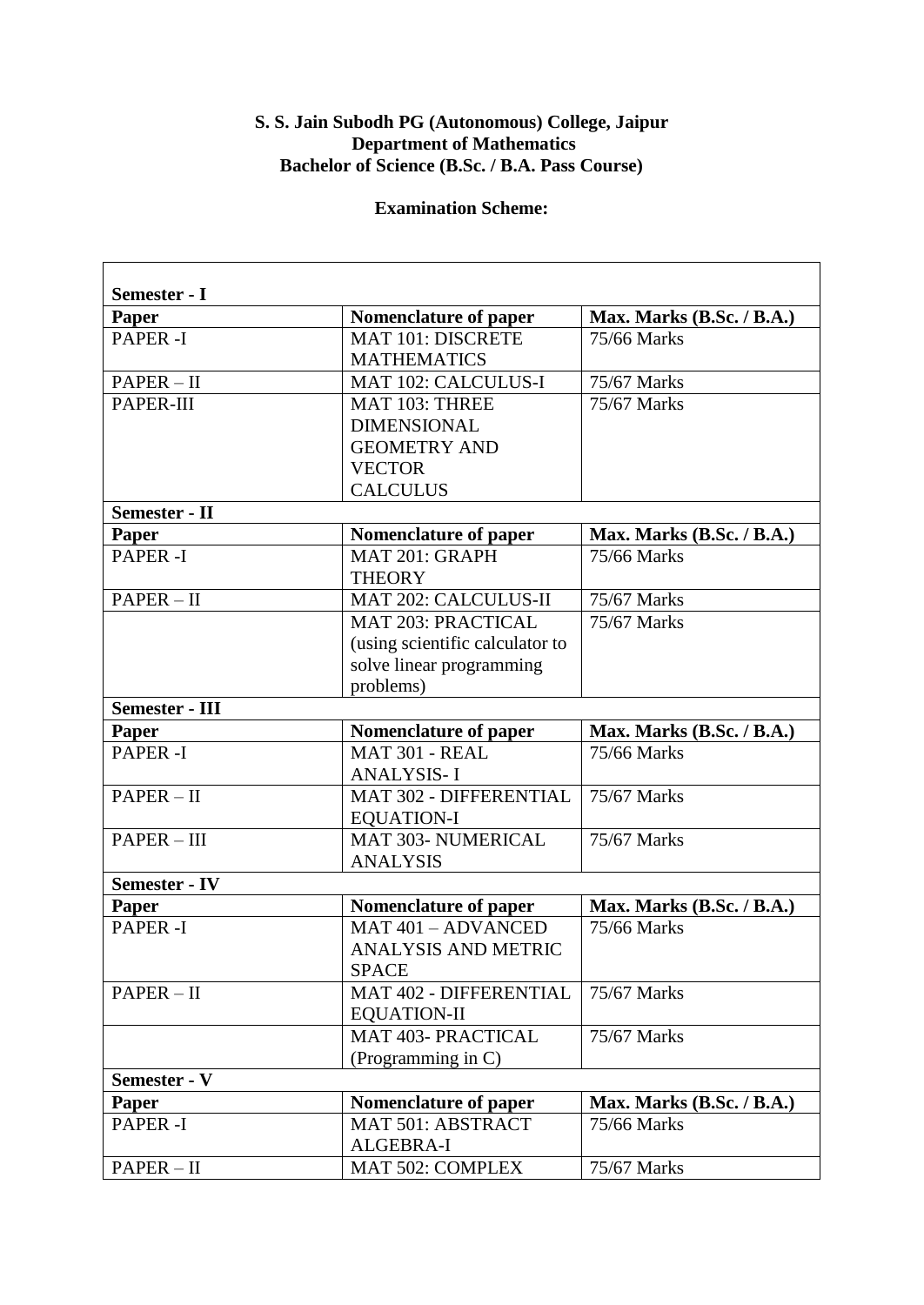|                      | <b>ANALYSIS-I</b>          |                             |
|----------------------|----------------------------|-----------------------------|
| $PAPER - III$        | <b>MAT 503: DYNAMICS</b>   | 75/67 Marks                 |
| <b>Semester - VI</b> |                            |                             |
| Paper                | Nomenclature of paper      | Max. Marks $(B.Sc. / B.A.)$ |
| <b>PAPER-I</b>       | MAT 601: ABSTRACT          | 75/66 Marks                 |
|                      | ALGEBRA-II                 |                             |
| $PAPER - II$         | MAT 602: COMPLEX           | 75/67 Marks                 |
|                      | <b>ANALYSIS-II</b>         |                             |
|                      | <b>MAT 603: PRACTICAL</b>  | 75/67 Marks                 |
|                      | (Operations Research) 2017 |                             |
|                      | and onwards.               |                             |

## **Examination Scheme for Each Paper**

**Part A**- **Question 1 is compulsory comprises eight very short answer questions (Two from each Unit). Candidate has to attempt any seven questions. Each question carry 2 marks.** 

**(For Science) 7**× **2mark each = 14 Marks** 

**(For Arts) 7**× **2mark each = 14 Marks** 

**Part B- 4 questions (1 question from each unit with internal choice)** 

**(For Science) 4**×**10 mark each = 40 Marks** 

**(For Arts) 4**×**8 mark each = 32Marks** 

**Total of End semester exam (duration of exam 3 hours) = 54/46 Marks** 

**Internal Assessment = (21, 21, 21) / (20, 21, 21) Marks** 

**Max. Practical Marks 75 /67 Marks for science/ arts** 

**(Internal Marks 21+ 54/46 External marks)**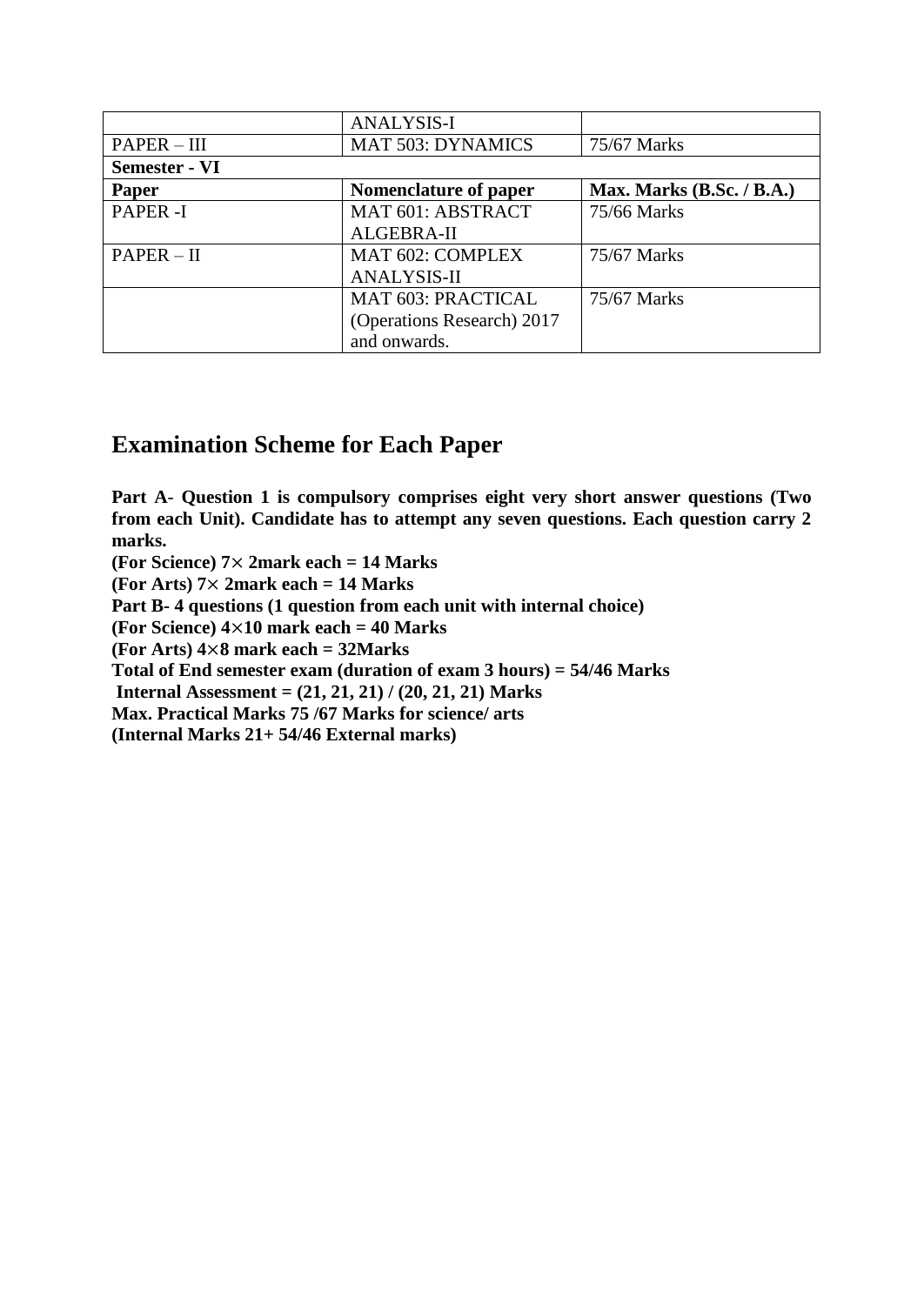### **Semester – I**

#### **PAPER- I: DISCRETE MATHEMATICS**

**Duration: 3 hrs. Max. Marks: 54/46 ( Science/Arts)** 

**Note: There will be two parts of end semester theory paper.** 

**Part A**- **Question 1 is compulsory comprises eight very short answer questions (Two from each Unit). Candidate has to attempt any seven questions. Each question carries 2 marks.** 

**Part B of the paper will consist four questions one question from each unit with internal choice. Each question will carry10/8 marks.** 

**UNIT I:** Sets and Propositions: Russell's paradox, fundamental operations of set, Mathematical Induction. Principle of inclusion and exclusion.

**UNIT II:** Relations and Functions: Binary Relations, Equivalence Relations and Partitions. Partial Order Relations and Lattices.Chains and Anti-chains. Pigeon Hole Principle.

**UNIT III:** Boolean algebras: - Boolean functions and expressions (Using Identity / Truth table), Lattices and algebraic structure, Duality, Distributive and complemented lattices, Boolean Lattices.

**UNIT IV:** Discrete numeric Function and Generating Function, Recurrence Relations and recursive algorithm- Linear recurrence relations with constant coefficients. Homogeneous solutions, particular solution, Total solution, Solution by the method of generating functions.

#### **PAPER – II CALCULUS-I**

**Duration : 3 hrs. Max. Marks : 54/46 ( Science/Arts)** 

**Note: There will be two parts of end semester theory paper.** 

**Part A**- **Question 1 is compulsory comprises eight very short answer questions (Two from each Unit). Candidate has to attempt any seven questions. Each question carries 2 marks.** 

**Part B of the paper will consist four questions one question from each unit with internal choice. Each question will carry10/8 marks.** 

**UNIT I:** Infinite Series: Convergence of series of non-negative terms, their various tests (Comparison; D'Alembert's ratio, Cauchy's nth root, Raabe's, Gauss, Logarithmic, De-Morgan and Bertrand's, Cauchy's condensation (proof of tests not required)) for convergence. Alternating series, Leibnitz's test, Series of arbitrary terms, absolute and conditional convergence.

**UNIT II:** Taylor's theorem, Maclaurin's Theorem. Power series, Expansion of a function, power series expansion of Sin x, Cos x,  $e^x$ ,  $log_e(1+x)$ ,  $(1+x)^n$ . Derivative of the length of an arc, Pedal Equations, Curvature- various formulae, Centre of curvature, Chord of curvature and related problems.

**UNIT III:** Partial differentiation, Euler's Theorem for Homogeneous functions, Chain Rule of Partial Differentiation, Differentiation of implicit functions

**UNIT IV:** Envelops, Maxima and Minima of function of two variables, Lagrange's Method of undetermined multipliers.

#### **PAPER – III THREE DIMENSIONAL GEOMETRY AND VECTOR CALCULUS Duration : 3 hrs. Max. Marks : 54/46 ( Science/Arts)**

**Note: There will be two parts of end semester theory paper.** 

**Part A**- **Question 1 is compulsory comprises eight very short answer questions (Two from each Unit). Candidate has to attempt any seven questions. Each question carries 2 marks.**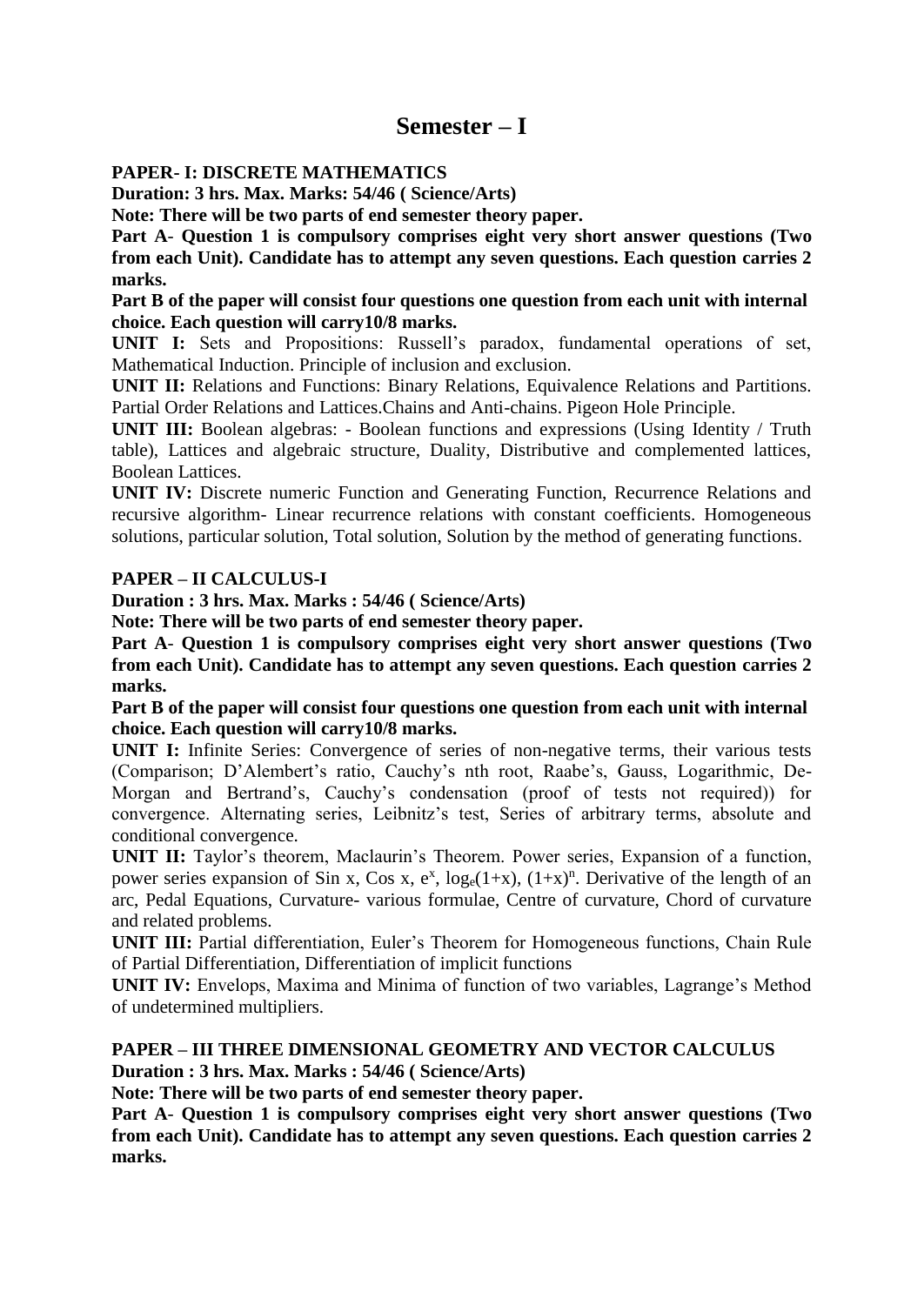#### **Part B of the paper will consist four questions one question from each unit with internal choice. Each question will carry10/8 marks.**

**UNIT I:** Sphere:- Equation of sphere, intersection of two spheres, diameter form, tangent line and tangent plane, condition of tangency, pole and polar plane, condition of orthogonality. Cone: Enveloping cone, tangent plane, condition of tangency, reciprocal cone, right circular cone.

**UNIT II:** Cylinder: Equation of cylinder, enveloping cylinder, circular cylinder. Right circular cylinder. Central Conicoid: Ellipsoid, Hyperboloid of one and two sheets, condition of tangency for a plane, Director Sphere, Normal.

**UNIT III**: Generating lines of hyperboloid of one sheet and its properties, Reduction of general equation of second degree.Principal plane and principal direction, centre of a conicoid, canonical form

**UNIT IV:**Differentiation and integration of scalar and vector functions, Directional derivative.Differential operators- Gradient, divergence and Curl. Applications of Theorem of Gauss, Green, Stokes (Without proof).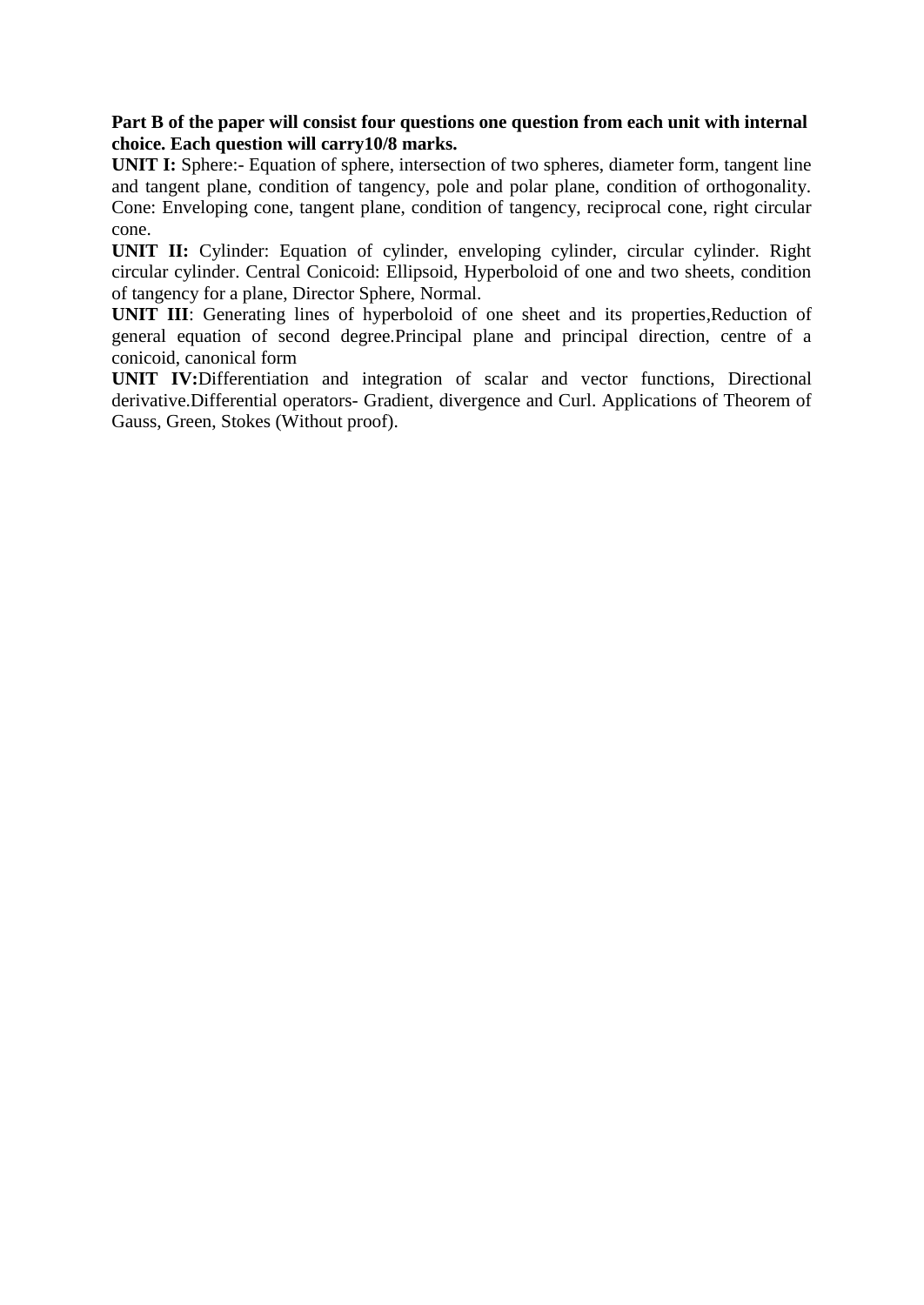#### **Semester – II**

#### **PAPER- I GRAPH THEORY**

**Duration: 3 hrs. Max. Marks: 54/46 ( Science/Arts)** 

**Note: There will be two parts of end semester theory paper.** 

**Part A**- **Question 1 is compulsory comprises eight very short answer questions (Two from each Unit). Candidate has to attempt any seven questions. Each question carries 2 marks.** 

**Part B of the paper will consist four questions one question from each unit with internal choice. Each question will carry10/8 marks.** 

**UNIT I:**. Graph Theory- Basic Terminology, Multi graphs, Weighted Graphs, Paths and circuits, Shortest paths, Eulerian paths and Circuits.

**UNIT II:** Union, Join, Product, and composition of graphs,. Digraphs- Simple Digraph, Symmetric & Asymmetric Digraph and Complete Digraph, Digraph and Binary Relations,

**UNIT III:**Trees- Properties, Spanning Tree, Minimal Spanning Tree, Binary and Rooted Tree.

**UNIT IV:** Planar graph, region, homeomorphic graph and Dual graphs, Matrix representation of graphs.

#### **PAPER – II CALCULUS-II**

**Duration : 3 hrs. Max. Marks : 54/46 ( Science/Arts)** 

**Note: There will be two parts of end semester theory paper.** 

**Part A**- **Question 1 is compulsory comprises eight very short answer questions (Two from each Unit). Candidate has to attempt any seven questions. Each question carries 2 marks.** 

**Part B of the paper will consist four questions one question from each unit with internal choice. Each question will carry10/8 marks.** 

**UNIT I:** Asymptotes, Multiple points, Curve tracing of standard curves (Cartesian and polar curves).

**UNIT II:** Introduction of Beta and Gamma functions. Double integrals in Cartesian and polar coordinates.

**UNIT III:** Evaluation of Double Integration by change of order and changing into polar coordinates, Triple integrals, Dirichlet's Integration.

**UNIT IV:** Rectification, Areas, Volumes and surfaces of solids of revolution.

**Practical (Using Scientific Calculator to Solve Linear Programming Problem) Duration : 3 hrs. Max. Marks : 54/46 ( Science/Arts)** 

**Max. Practical Marks = 75 /67 (Science/Arts) Marks** 

**Internal Marks = 21/21(Science/Arts) Marks** 

**External Practical Exam. (Duration : 3 hrs.) = 54/46(Science/Arts) Marks** 

**Note:** This Question Paper contains four questions two question taken from each unit. Student attempt all questions**.** 

I. Each question will carry (10/8) marks,

II. Viva-voce(10) marks,and

III. Record (4) Marks.

**UNIT I:** Linear Programming Problem, Formulation, LPP in matrix notation, graphical solution of LPP, Basic solution. Simplex method for solution of LPP to simple problems.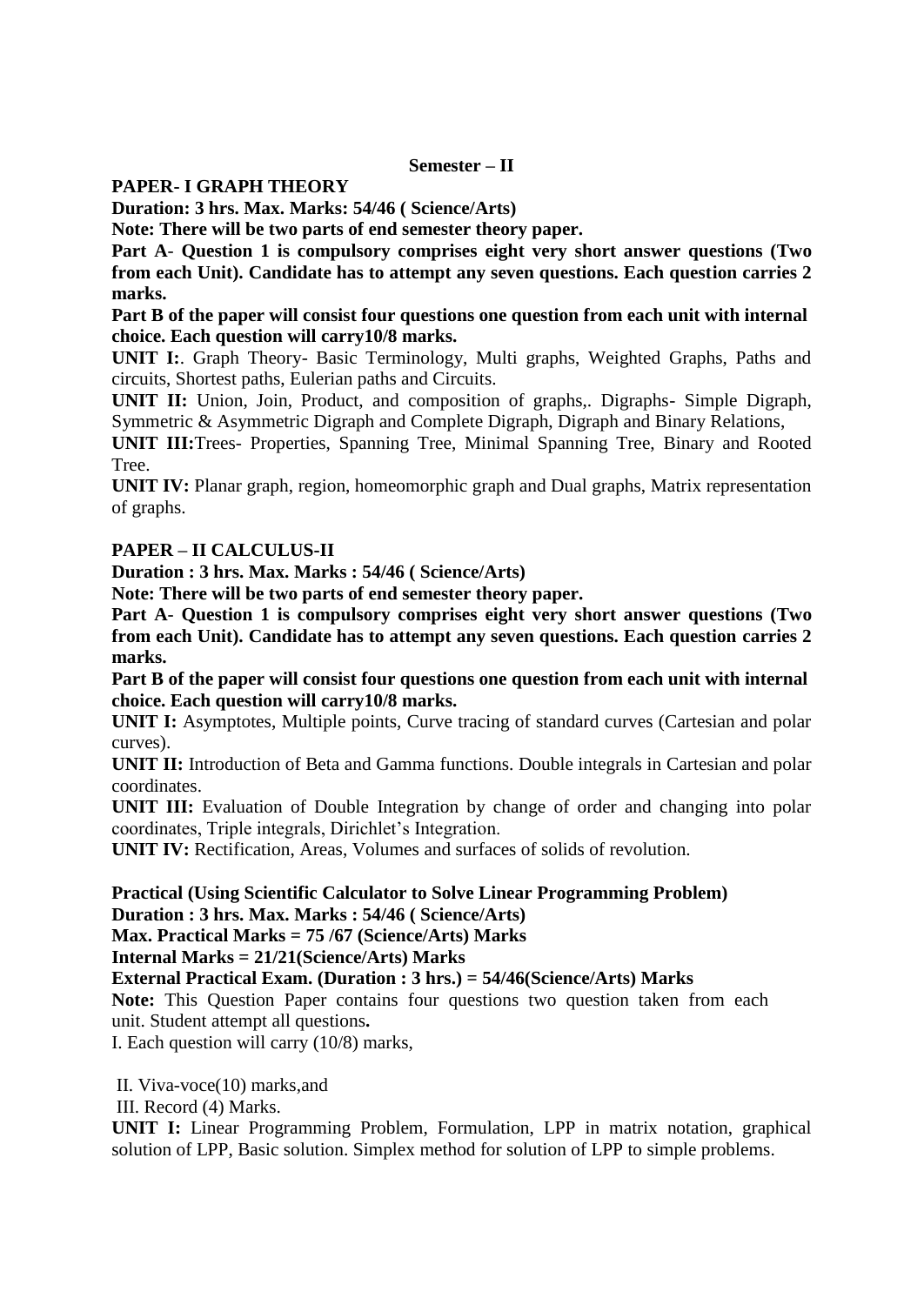**UNIT II:** Prime problem convert into dual problem and solve by simplex method. Simple problems of Assignment and Transportation.

#### **Semester – III**

#### **PAPER –I - REAL ANALYSIS- I**

**Duration : 3 hrs. Max. Marks: 54/46 ( Science/Arts)** 

**Note: There will be two parts of end semester theory paper.** 

**Part A**- **Question 1 is compulsory comprises eight very short answer questions (Two from each Unit). Candidate has to attempt any seven questions. Each question carries 2 marks.** 

**Part B of the paper will consist four questions one question from each unit with internal choice. Each question will carry10/8 marks.** 

**UNIT I:** Real numbers as a complete ordered field, limit point, Bolzano-Weierstrass

Theorem, Closed and open sets, union and intersection of such sets, concept of compactness,

Heine-Borel Theorem, Connected sets. Real sequence- Limit and Convergence of a sequence, Monotonic sequences.

**UNIT II:** Cauchy's Sequences, Subsequences, Cauchy's general Principle of convergence, Properties of continuous function on closed intervals.

**UNIT III:** Properties of derivable functions, Darboux's and Roll's Theorem, Notion of Limit and Continuity for functions of two variables.

**UNIT IV:** Riemann Integration – Lower and upper Riemann integral, Riemann Integrability, Mean value Theorem of integral Calculus, Fundamental theorem of Integral calculus.

#### **PAPER – II - DIFFERENTIAL EQUATION-I**

**Duration : 3 hrs. Max. Marks : 54/46 ( Science/Arts)** 

**Note: There will be two parts of end semester theory paper.** 

**Part A**- **Question 1 is compulsory comprises eight very short answer questions (Two from each Unit). Candidate has to attempt any seven questions. Each question carries 2 marks.** 

**Part B of the paper will consist four questions one question from each unit with internal choice. Each question will carry10/8 marks.** 

**UNIT I:** Degree and order of a differential equation, Equations of first order and first degree, Equation in which the variables are separable, Homogeneous equations and equation reducible to homogeneous form, Linear equations and Equation reducible to Linear form, Exact Differential Equations and equations which can be made exact.

**UNIT II:** First order but higher degree differential equations, solvable for x, y and p. Clairaut's form, and singular solutions with extraneous loci, linear differential equation with constant coefficients, complementary functions, particular integral.

**UNIT III:** Homogeneous Linear differential Equation, Simultaneous differential Equation.

**UNIT IV:** Exact Linear Differential Equation of nth order, existence and uniqueness theorem.

**PAPER – III - NUMERICAL ANALYSIS** 

**Duration : 3 hrs. Max. Marks : 54/46 ( Science/Arts)** 

**Note: There will be two parts of end semester theory paper.** 

**Part A**- **Question 1 is compulsory comprises eight very short answer questions (Two from each Unit). Candidate has to attempt any seven questions. Each question carries 2 marks.**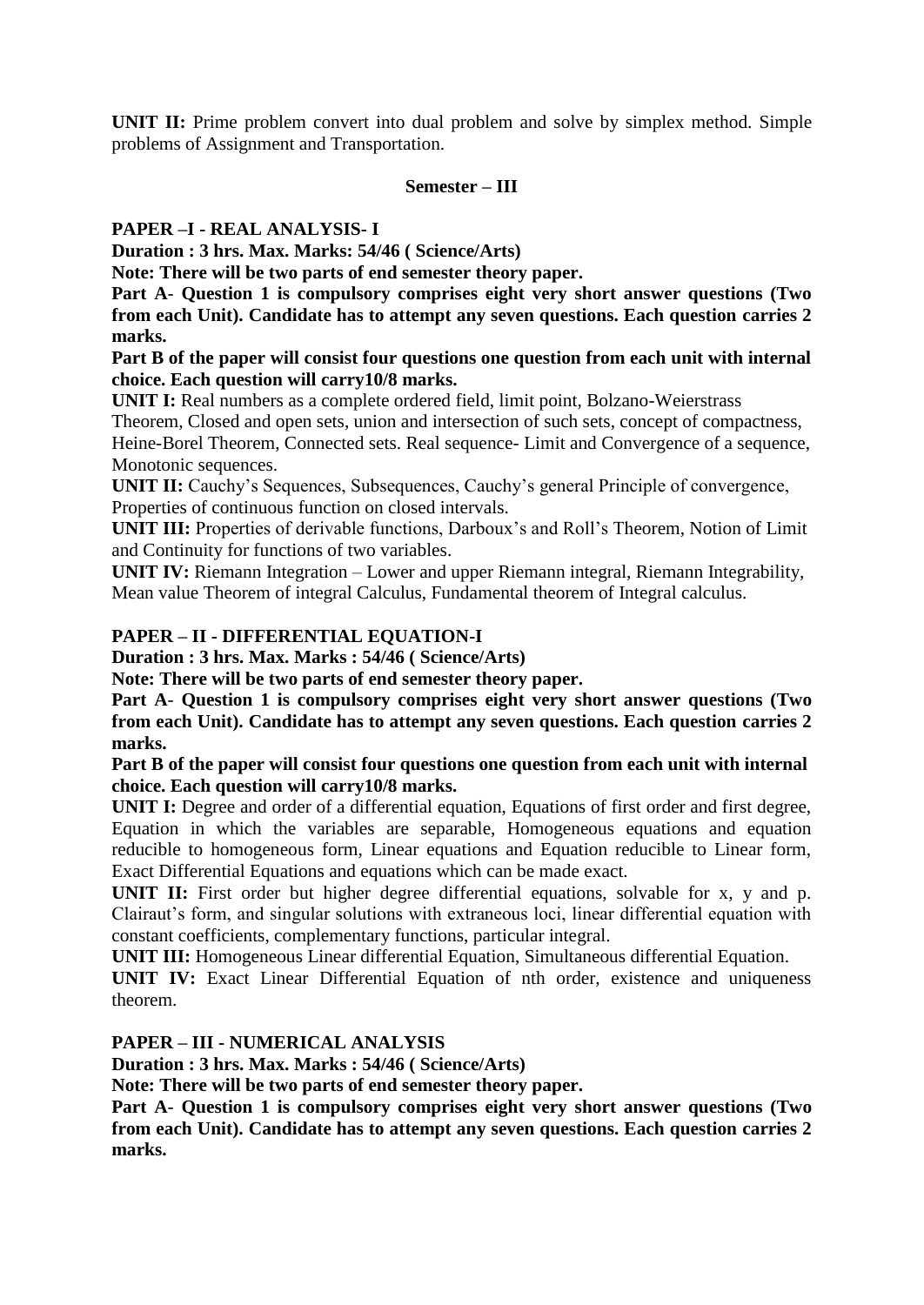#### **Part B of the paper will consist four questions one question from each unit with internal choice. Each question will carry10/8 marks.**

**UNIT I:** Differences, Relation between differences and derivative, differences of polynomial, Newton's Formula for Forward and Backward interpolation, Divided Differences, Newton's Divided difference interpolation formula, Lagrange's Interpolation Formula .

**UNIT II:** Central Differences: Gauss's forward and backward Formula, Sterling Formula, Bessel's formula, Numerical Differentiation. (Without derivations)

**UNIT III:** Gauss Elimination and Iterative Method (Jacobi and Gauss Seidal Method) for solving system of linear algebraic simultaneous equations.

**UNIT IV:** Numerical Integration, Trapezoidal Rule, Simpson's 1/3 and 3/8 Rule, Gauss Quadrature Formula (up to three points).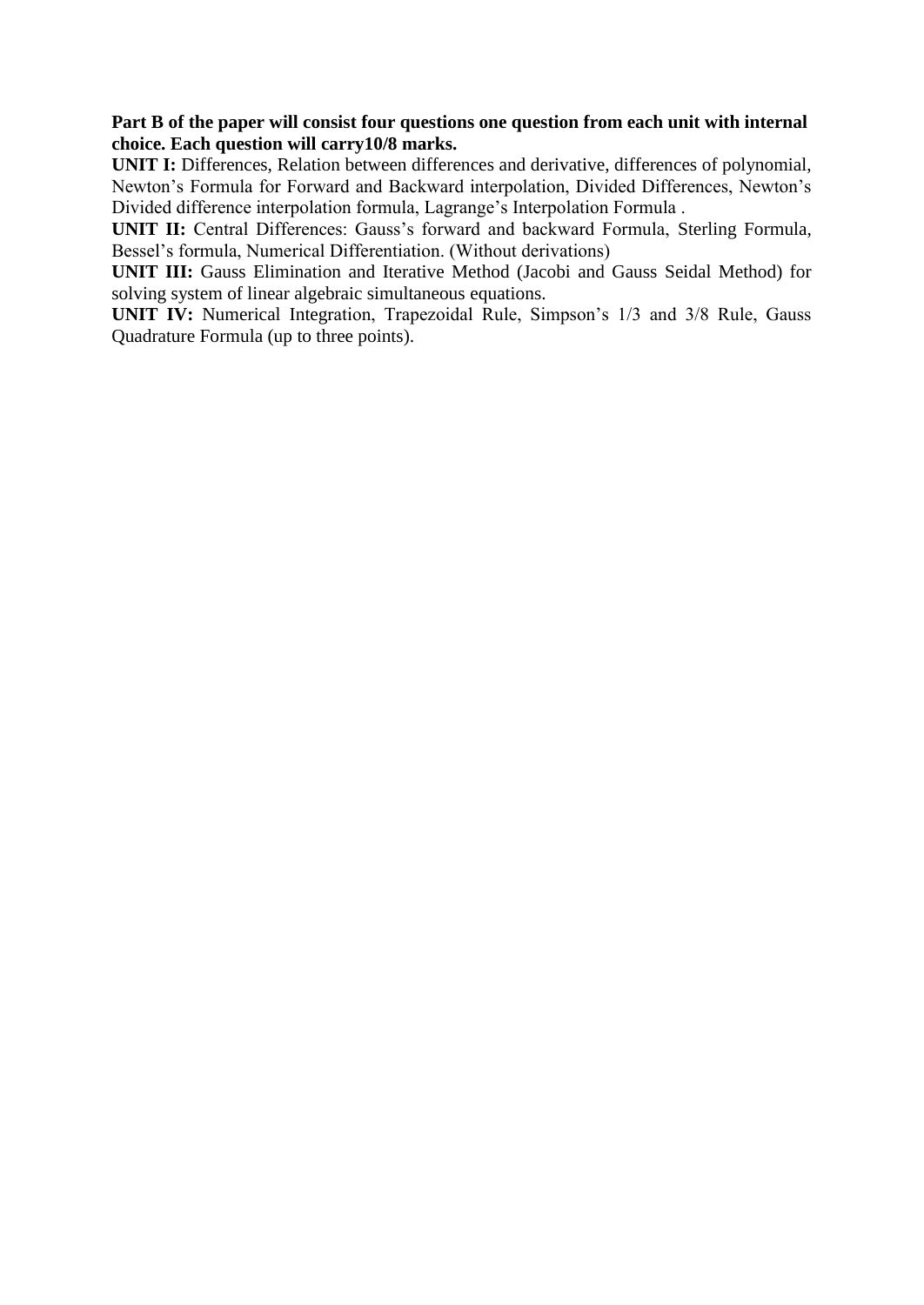#### **Semester – IV**

**Paper –I ADVANCED ANALYSIS AND METRIC SPACE** 

**Duration : 3 hrs. Max. Marks : 54/46 ( Science/Arts)** 

**Note: There will be two parts of end semester theory paper.** 

**Part A**- **Question 1 is compulsory comprises eight very short answer questions (Two from each Unit). Candidate has to attempt any seven questions. Each question carries 2 marks.** 

**Part B of the paper will consist four questions one question from each unit with internal choice. Each question will carry10/8 marks.** 

**UNIT I:** Sequence and series of functions- Point wise and Uniform Convergence, Cauchy's Criterion, Weiertrass M- Test, Abel's Test, Drichlet's test for Uniform Convergence of series of function. Uniform convergence and continuity of series of functions, Term by Term Differentiation and Integration.

**UNIT II:** Metric Space- Definition and Examples, open and closed sets, Interior and closure of a set, limit point of a set.

**UNIT III:** Subspace of a metric space, Product space, Continuous mappings, Sequence in a metric space, Cauchy's sequence.

**UNIT IV:** Complete Metric space, Baire's Theorem, Compact sets and Compact spaces, Connected Metric Spaces.

#### **PAPER – II DIFFERENTIAL EQUATION-II**

**Duration : 3 hrs. Max. Marks : 54/46 ( Science/Arts)** 

**Note: There will be two parts of end semester theory paper.** 

**Part A**- **Question 1 is compulsory comprises eight very short answer questions (Two from each Unit). Candidate has to attempt any seven questions. Each question carries 2 marks.** 

**Part B of the paper will consist four questions one question from each unit with internal choice. Each question will carry10/8 marks.** 

**UNIT I:** Linear Differential Equation of second order, Linear Independence of solutions, Solution by transformation of the equations by changing the dependent variable/ independent variables, Factorization of Operators, Method of Variation of parameters, Method of undetermined coefficients.

**UNIT II**: Non-linear differential equation of particular forms, Partial Differential Equations of first order, Lagrange's Linear Equation, Charpit's Method.

**UNIT III:** Homogeneous and non-homogeneous Linear Partial Differential Equations with constant coefficients, Partial Differential Equations reducible to equations with constant coefficients.

**UNIT IV:** Partial Differential Equations of second order: Simple problem based on Monge's method, Separation of variable and canonical form.

**PRATICAL (Use of C- Programming in Numerical Analysis) Max. Practical Marks = 75 /67 (Science/Arts) Marks** 

**Internal Marks = 21/21(Science/Arts) Marks** 

**External Practical Exam. (Duration : 3 hrs.) = 54/46(Science/Arts) Marks** 

**Note:** This Question Paper contains two questions taken one question from each unit.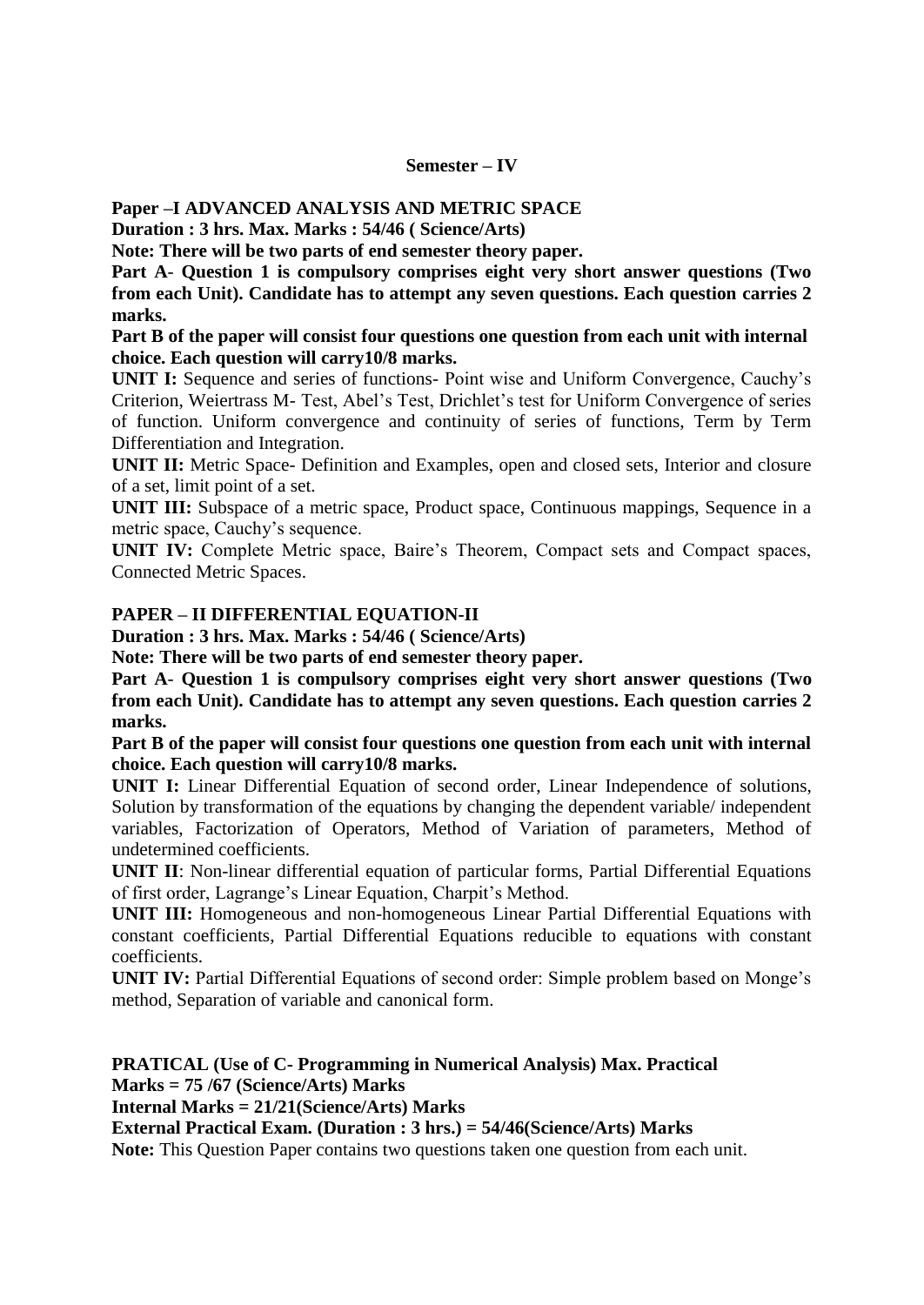**UNIT I:** Numerical Solutions of algebraic and Transcendental Equations, Bisection Method, Regula-Falsi Method, Method of Iteration, Newton-Raphson Method.

**UNIT II:** Solutions of ordinary differential equations of first order with initial boundary condition using, fourth order Runge-Kutta Method and Shooting Method.

Note: Students have to Attempt both questions. Each question will carry equal marks (20/16) Marks each). Question to be solved through

1. Numerical Method with the help of scientific calculator. (10/8 Marks)

- 2. The same question to be programmed into C-language. (10/8 Marks)
- 3. Viva-Voce (10Marks)

4. Record (4Marks)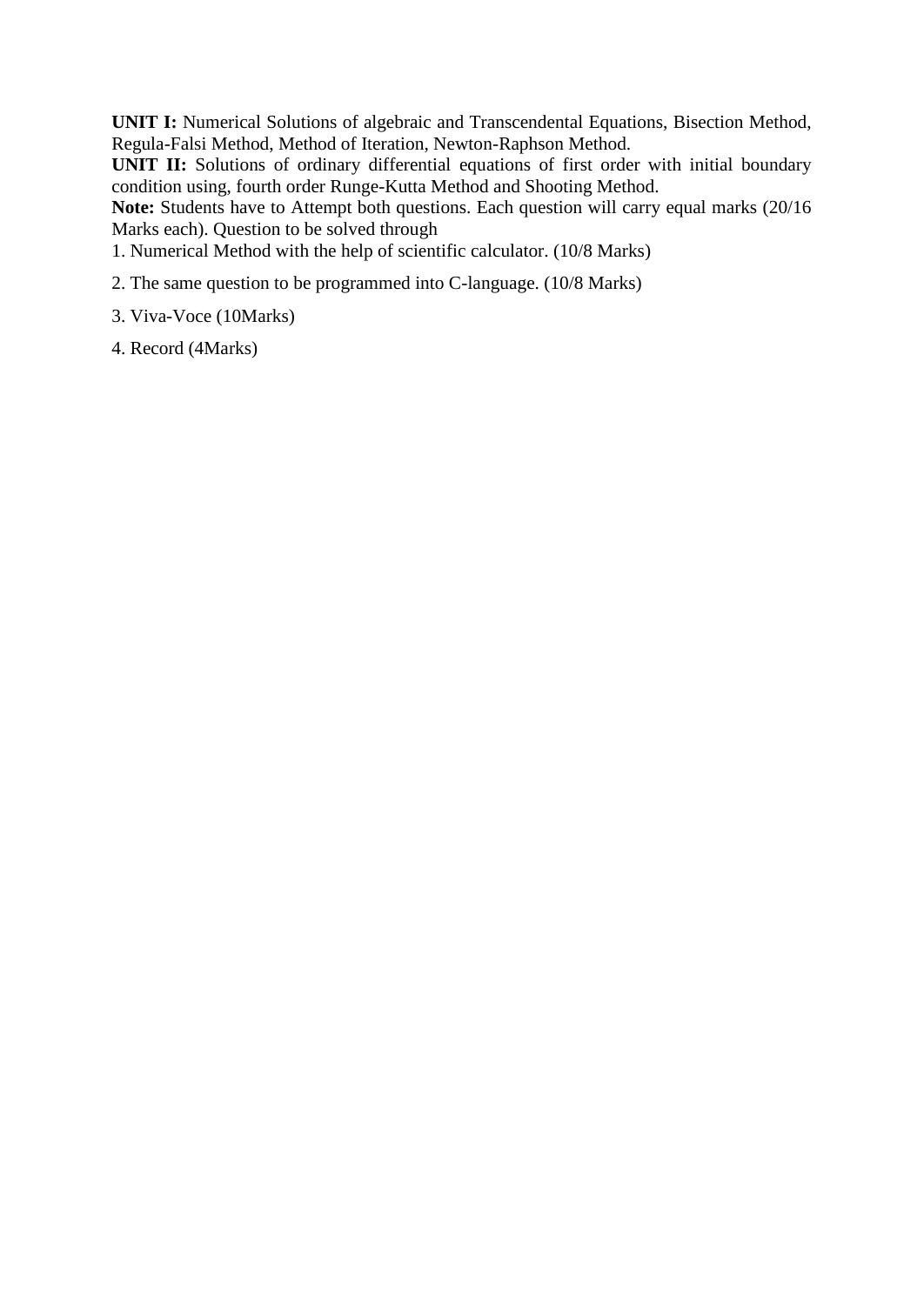#### **Semester – V**

#### **PAPER – I : ABSTRACT ALGEBRA-I**

**Duration : 3 hrs. Max. Marks : 54/46 ( Science/Arts)** 

**Note: There will be two parts of end semester theory paper.** 

**Part A**- **Question 1 is compulsory comprises eight very short answer questions (Two from each Unit). Candidate has to attempt any seven questions. Each question carries 2 marks.** 

**Part B of the paper will consist four questions one question from each unit with internal choice. Each question will carry10/8 marks.** 

**UNIT I:** Definition and simple properties of Groups and subgroup, cyclic group, Permutation group.

**UNIT II:**Cosets, Lagrange's theorem on the order of subgroups of a finite order group, Cayley's theorem.Normal subgroups and Quotient groups.

**UNIT III:**Morphism of groups,Fundamental theorems of Isomorphism.Definition and simple properties of Rings, Integral domain and field.

**UNIT IV:** Characteristics of a Ring and Field, Sub rings, Subfield, Embedding of a ring, Morphism of rings.

#### **PAPER – II: COMPLEX ANALYSIS-I**

**Duration: 3 hrs. Max. Marks: 54/46 ( Science/Arts)** 

**Note: There will be two parts of end semester theory paper.** 

**Part A**- **Question 1 is compulsory comprises eight very short answer questions (Two from each Unit). Candidate has to attempt any seven questions. Each question carries 2 marks.** 

**Part B of the paper will consist four questions one question from each unit with internal choice. Each question will carry10/8 marks.** 

**UNIT I:** Complex plane, Connected and Compact sets, Curves and Regions in complex plane. Jordan Curve Theorem (statement only), Extended complex plane, Stereographic projection, Complex valued function-Limits, Continuity and Differentiability.

**UNIT II:** Analytic functions, Cauchy-Riemann equations (Cartesian and polar form), Harmonic functions, Construction of an analytic function.

**UNIT III:** Complex integration, Complex line integrals, Cauchy integral theorem, Indefinite integral, Fundamental theorem of integral calculus for complex functions.

**UNIT IV:** Cauchy integral formula, Analyticity of the derivative of an analytic function, Morera's theorem, Poisson integral formula, Liouville's theorem.

#### **PAPER - III : DYNAMICS**

**Duration : 3 hrs. Max. Marks : 54/46 ( Science/Arts)** 

**Note: There will be two parts of end semester theory paper.** 

**Part A**- **Question 1 is compulsory comprises eight very short answer questions (Two from each Unit). Candidate has to attempt any seven questions. Each question carries 2 marks.** 

**Part B of the paper will consist four questions one question from each unit with internal choice. Each question will carry10/8 marks.** 

**UNIT I:** Velocity and acceleration-along radial and transverse directions, along tangential and normal directions. Work and Energy.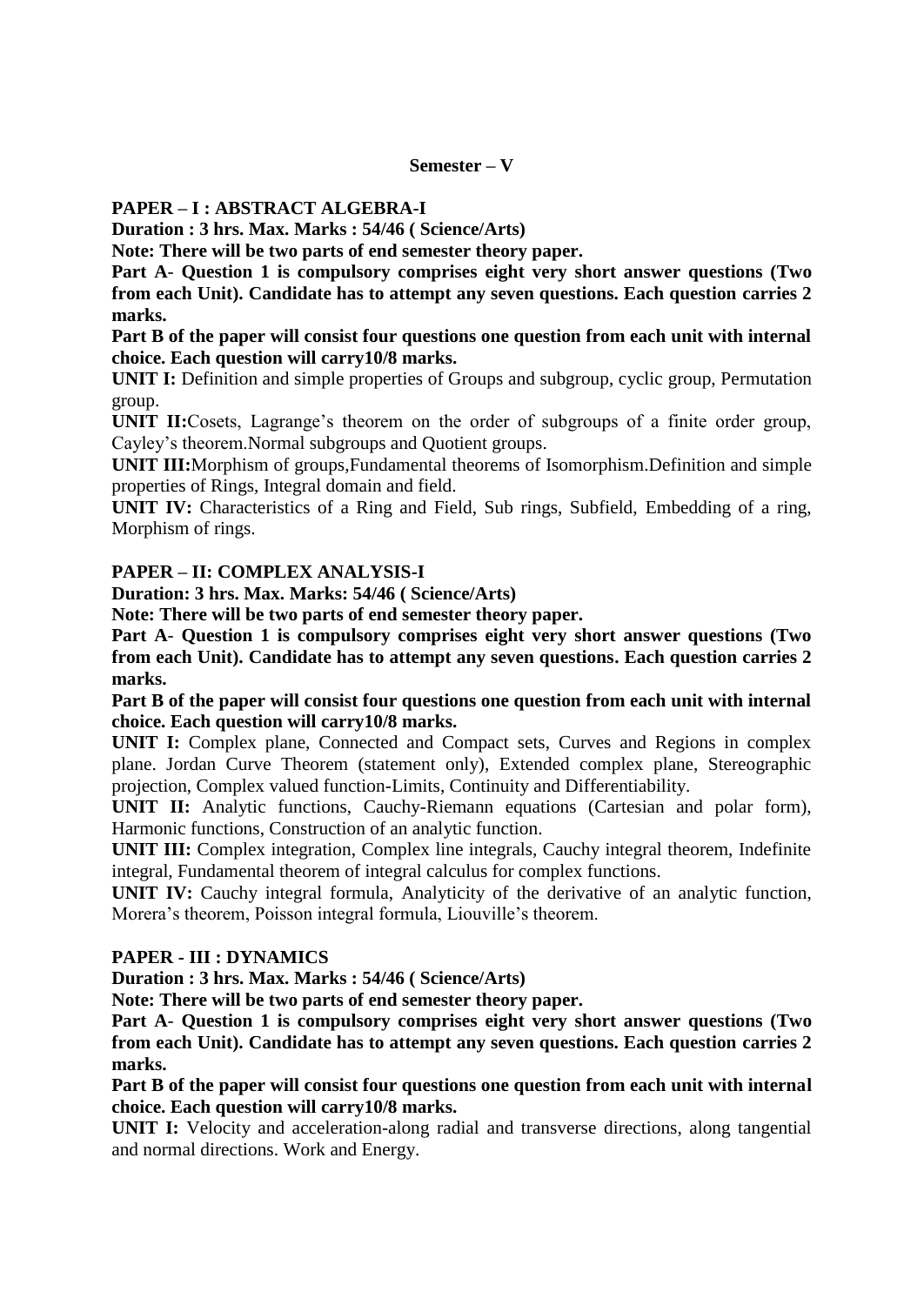**UNIT II:** S.H.M., Hooke's law, Motion along horizontal and vertical elastic strings. Motion in resisting medium- Resistance varies as velocity and square of velocity.

**UNIT III:** Projectile Motion, Motion on a smooth curve in a vertical plane. Motion on the inside and outside of a smooth vertical circle.

**UNIT IV:** Moment of inertia-M. I. of rods, Circular rings, Circular disks, Solid and Hollow spheres, Rectangular lamina, Ellipse and Triangle. Product of Inertia, Theorem of Parallel axis and Perpendicular axis, Momental Ellipse, Principal axis.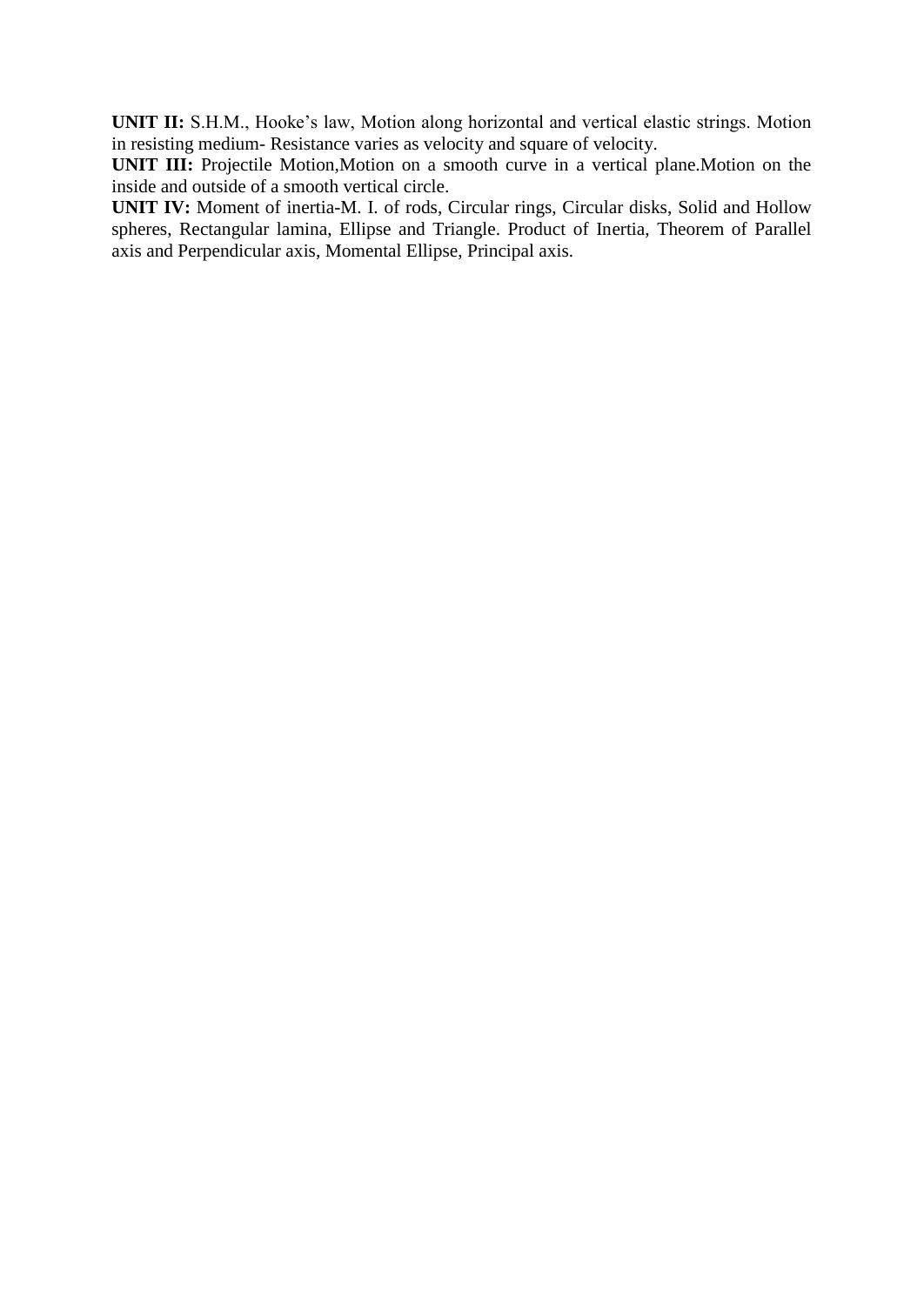#### **Semester –VI**

#### **PAPER – I ABSTRACT ALGEBRA-II**

**Duration: 3 hrs. Max. Marks: 54/46 (Science/Arts)** 

**Note: There will be two parts of end semester theory paper.** 

**Part A**- **Question 1 is compulsory comprises eight very short answer questions (Two from each Unit). Candidate has to attempt any seven questions. Each question carries 2 marks.** 

**Part B of the paper will consist four questions one question from each unit with internal choice. Each question will carry10/8 marks.** 

**UNIT I:** Ideals and Quotient Ring, Maximal ideal and Prime ideal, Principal Ideal domain.

**UNIT II:** Field of quotients of an integral domain, Prime fields. Definitions, Examples and Simple properties of Vector spaces and Subspaces.

**UNIT III:** Linear combination, Linear dependence and Linear independence of vectors. Basis and Dimension, Generation of subspaces. Sum of subspaces.Direct sum and Complement of subspaces

**UNIT IV:** Quotient space and its dimension, Linear Transformation and simple properties, Kernel of Linear transformation.

**Paper – II: COMPLEX ANALYSIS-II** 

**Duration: 3 hrs. Max. Marks: 54/46 (Science/Arts)** 

**Note: There will be two parts of end semester theory paper.** 

**Part A**- **Question 1 is compulsory comprises eight very short answer questions (Two from each Unit). Candidate has to attempt any seven questions. Each question carries 2 marks.** 

**Part B of the paper will consist four questions one question from each unit with internal choice. Each question will carry10/8 marks.** 

**UNIT I:** Power series-Absolute convergence, Abel's theorem, Cauchy-Hadamard theorem. Circle and Radius of convergence, Analyticity of the sum function of a power series, Analytic continuation. Power series method of analytic continuation.

**UNIT II:** Taylor's theorem. Laurent's theorem, Maximal modulus theorem, Singularities of an analytic function.

**UNIT III:** Branch point, Meromorphic and Entire functions, Riemann's theorem, Casorati-Weierstrass theorem, Residue at a singularity, Cauchy's residue theorem, Argument Principle. Rouche's theorem.

**UNIT IV:** Fundamental theorem of Algebra. Conformal mapping.Bilinear transformation and its properties. Elementary mappings:  $w(z) = \frac{1}{z}$ ,  $\left(z + \frac{1}{z}\right)$ ,  $z^2$ ,  $e^z$ , sinz, cosz, logz. Evaluation of a real definite integral by contour integration.

#### **Practical (Operations Research)**

**Max. Practical Marks = 75 /67 (Science/Arts) Marks** 

**Internal Marks = 21/21 (Science/Arts) Marks** 

**External Practical Exam. (Duration: 3 hrs.) = 54/46 (Science/Arts) Marks** 

**Note:** This Question Paper contains four questions two question taken from each unit. Student attempt all questions**.** Each question will carry (10/8) marks. Viva-Voice 10 marks and record 4 marks.

**Unit-I**

Game Theory: Saddle Point (Pure Strategy), Dominance, Mixed Strategies,  $(2\times2)$  game,  $(2\times n)$  game,  $(m\times 2)$  game,  $(3\times 3)$  game.